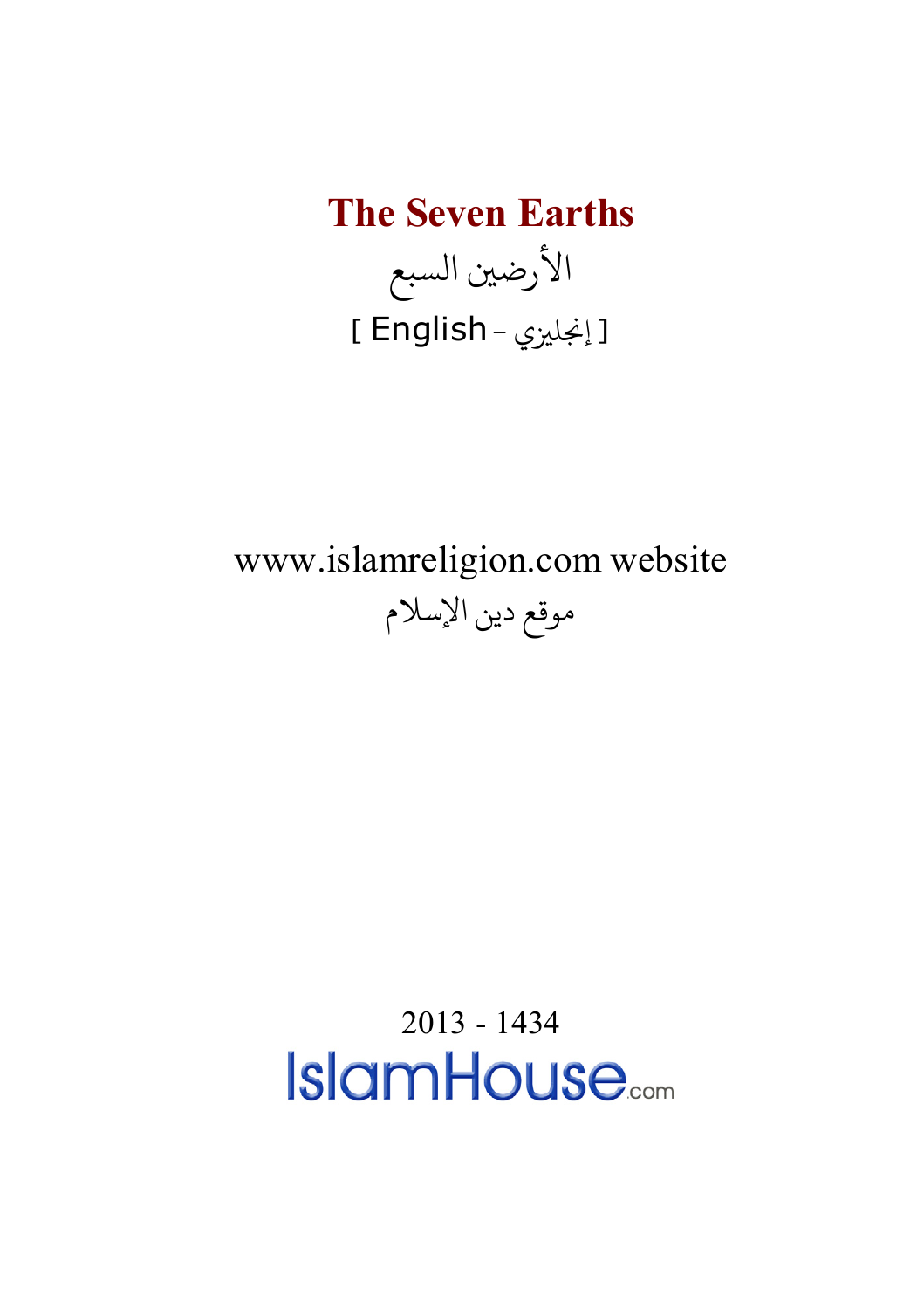# **The Seven Earths**



**A simple image of Earth and the interior layers. Windows to the Universe, at (http://www.windows.ucar.edu) at the University Corporation for Atmospheric Research (UCAR). ©1995-1999, 2000 The Regents of the University of Michigan; ©2000-05 University Corporation for Atmospheric Research.**

The Sunnah of Prophet Muhammad is the second revealed source of Islam. Like the Quran, it contains scientific information unavailable 1400 years ago. From these miracles is the "seven" earths, mentioned by the Prophet in several of his sayings. From them are the following two:

#### **Hadith 1**

It was narrated on the authority of Abu Salamah that a dispute arose between him and some other people (about a piece of land). When he told Aisha (the Prophet's wife) about it, she said, 'O Abu Salamah! Avoid taking the land unjustly, for the Prophet said:

"Whoever usurps even one span of land of somebody, its depth through the seven earths will be collared to his neck." (Saheeh Al-Bukhari, 'Book of Oppression.')

**Hadith 2**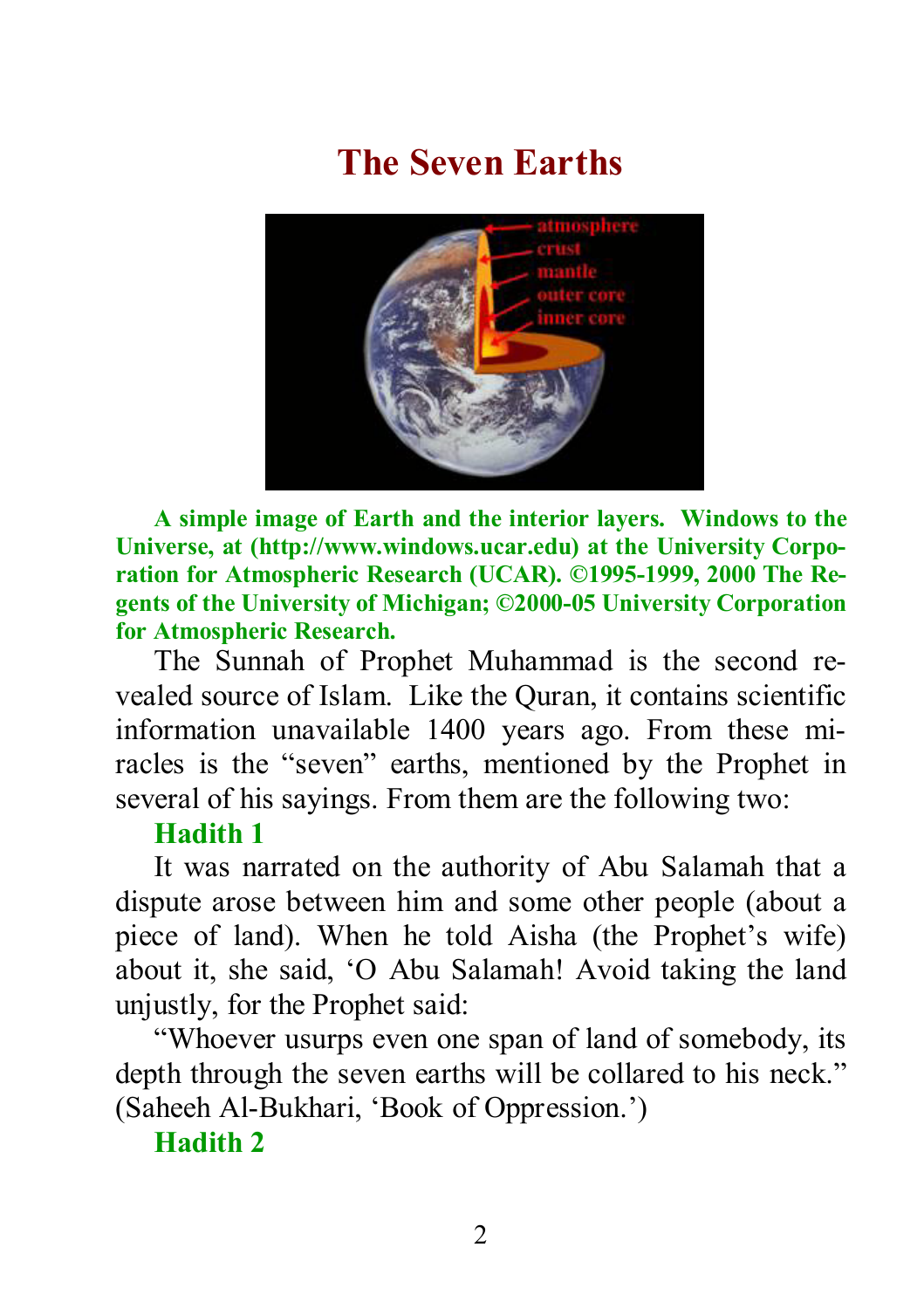Salim narrated on the authority of his father that the Prophet said:

"Whoever takes a piece of land of others unjustly, he will sink down the seven earths on the Day of Resurrection." (Saheeh Al-Bukhari, 'Book of Oppression.')

The aforementioned hadith prohibits oppression in general, especially the taking of a piece of land belonging to others unjustly. What might the seven earths refer to?

Studies in geology have proven that the earth is composed of seven zones, identified from the inner to the outer layers as follows:

(1) The Solid Inner Core of Earth: 1.7% of the Earth's mass; depth of 5,150- 6,370 kilometers (3,219- 3,981 miles)

The inner core is solid and unattached to the mantle, suspended in the molten outer core. It is believed to have solidified as a result of pressure-freezing which occurs to most liquids when temperature decreases or pressure increases.

(2) The Liquid Outer core: 30.8% of Earth's mass; depth of 2,890 - 5,150 kilometers (1,806 - 3,219 miles)

The outer core is a hot, electrically conducting liquid within which convective motion occurs. This conductive layer combines with Earth's rotation to create a dynamo effect that maintains a system of electrical currents known as the Earth's magnetic field. It is also responsible for the subtle jerking of Earth's rotation. This layer is not as dense as pure molten iron, which indicates the presence of lighter elements. Scientists suspect that about 10% of the layer is composed of sulfur and/or oxygen because these elements are abundant in the cosmos and dissolve readily in molten iron.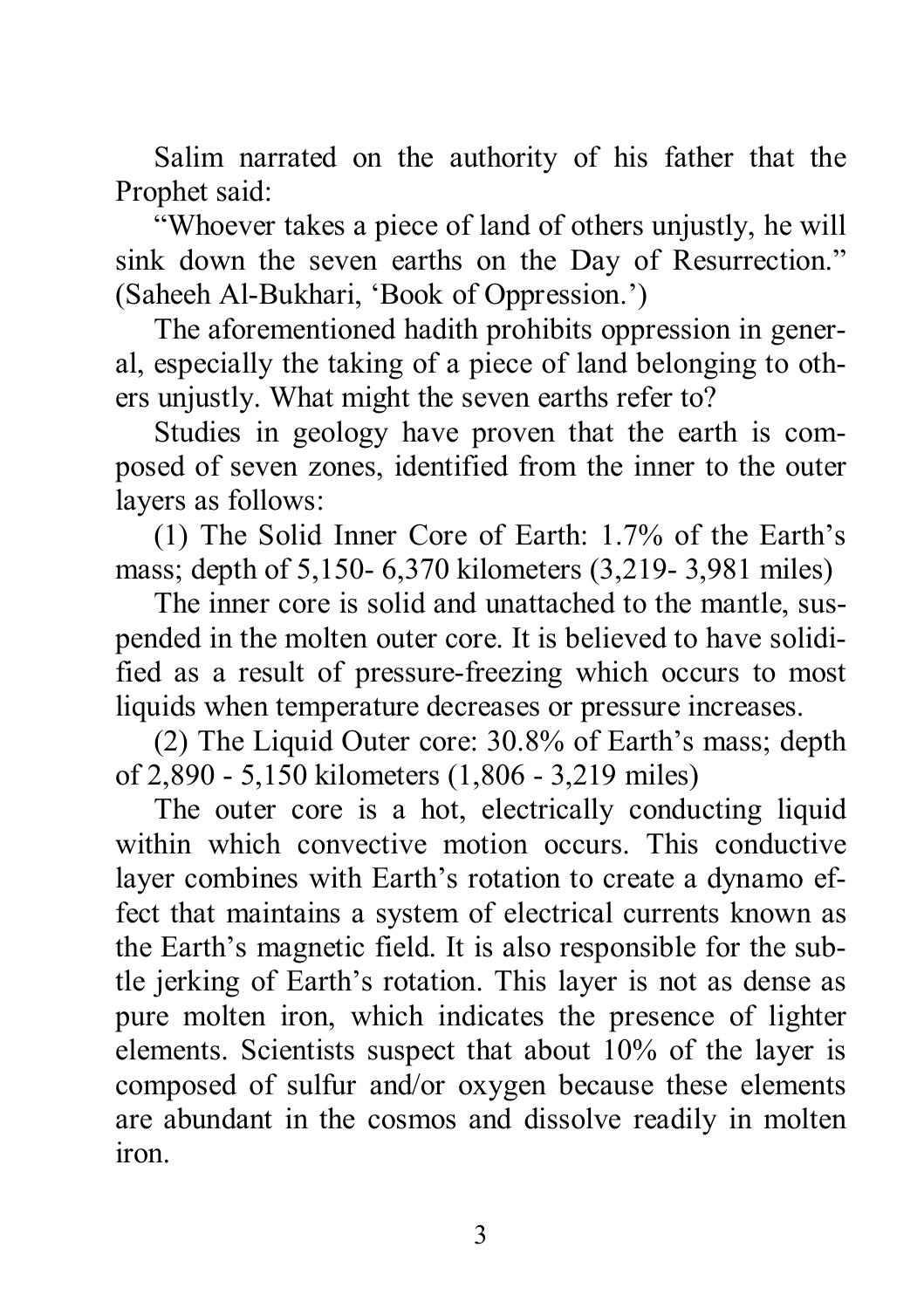(3) The "D" Layer:  $3\%$  of Earth's mass; depth of  $2,700$  -2,890 kilometers (1,688 - 1,806 miles)

This layer is 200 to 300 kilometers (125 to 188 miles) thick and represents about 4% of the mantle-crust mass. Although it is often identified as part of the lower mantle, seismic discontinuities suggest the "D" layer might differ chemically from the lower mantle lying above it. Scientists theorize that the material either dissolved in the core, or was able to sink through the mantle but not into the core because of its density.

(4) Lower Mantle: 49.2% of Earth's mass; depth of 650 - 2,890 kilometers (406 -1,806 miles)

The lower mantle contains 72.9% of the mantle-crust mass and is probably composed mainly of silicon, magnesium, and oxygen. It probably also contains some iron, calcium, and aluminum. Scientists make these deductions by assuming the Earth has a similar abundance and proportion of cosmic elements as found in the Sun and primitive meteorites.

(5) Middle Mantle (Transition region): 7.5% of Earth's mass; depth of 400 - 650 kilometers (250-406 miles)

The transition region or mesosphere (for middle mantle), sometimes called the fertile layer, contains 11.1% of the mantle-crust mass and is the source of basaltic magmas. It also contains calcium, aluminum, and garnet, which is a complex aluminum-bearing silicate mineral. This layer is dense when cold because of the garnet. It is buoyant when hot because these minerals melt easily to form basalt which can then rise through the upper layers as magma.

(6) Upper Mantle: 10.3% of Earth's mass; depth of 10 - 400 kilometers (6 - 250 miles)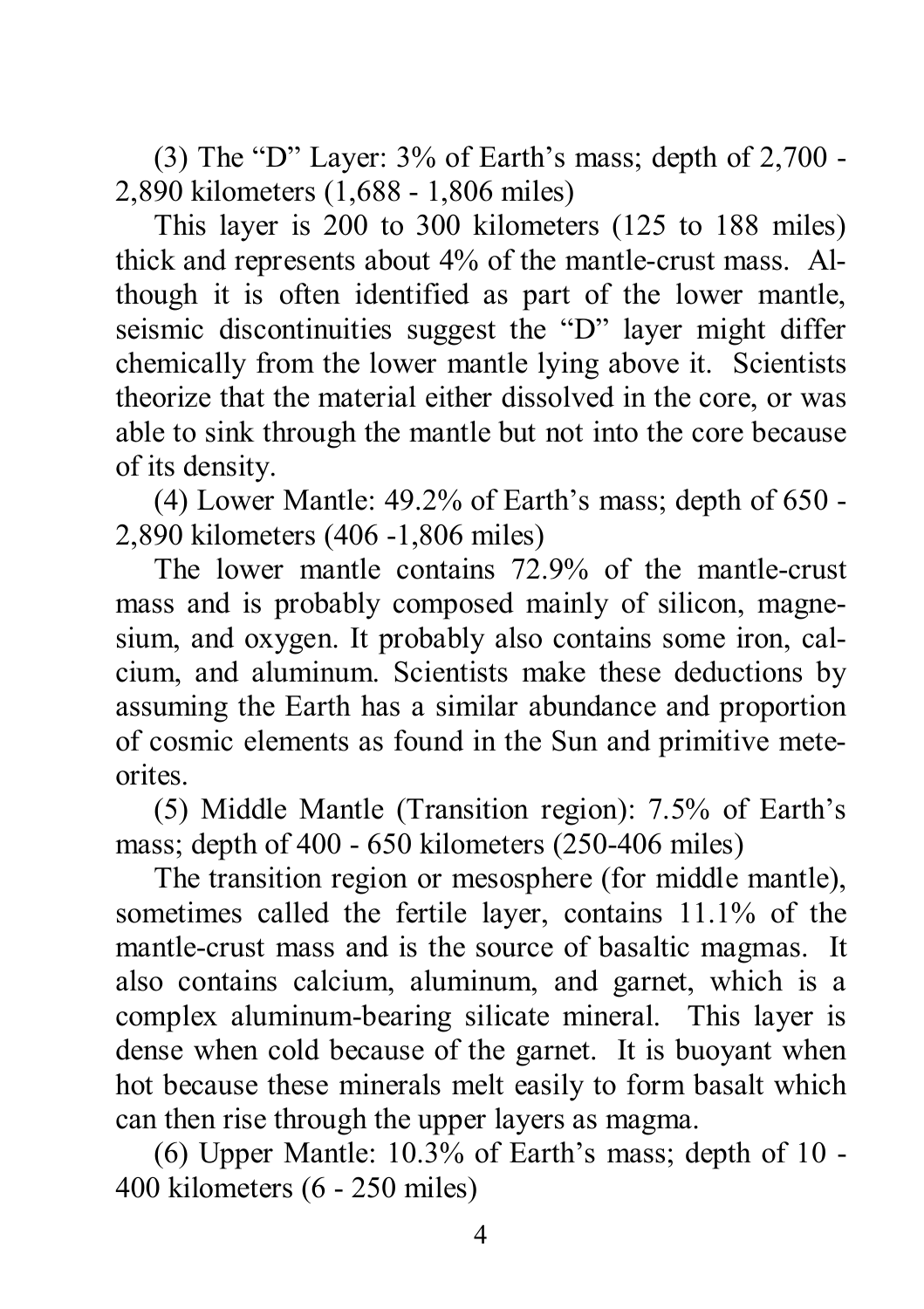The upper mantle contains 15.3% of the mantle-crust mass. Fragments have been excavated for our observation by eroded mountain belts and volcanic eruptions. Olivine (Mg,Fe)2SiO4 and pyroxene (Mg,Fe)SiO3 have been the primary minerals found in this way. These and other minerals are refractory and crystalline at high temperatures; therefore, most settle out of rising magma, either forming new material or never leaving the mantle. Part of the upper mantle called the asthenosphere might be partially molten.

(7) Lithosphere

Oceanic crust: 0.099% of Earth's mass; depth of 0-10 kilometers (0 - 6 miles)

The rigid, outermost layer of the Earth comprising the crust and upper mantle is called the lithosphere. The oceanic crust contains 0.147% of the mantle-crust mass. The majority of the Earth's crust was made through volcanic activity. The oceanic ridge system, a 40,000-kilometer (25,000 mile) network of volcanoes, generates new oceanic crust at the rate of 17 km3 per year, covering the ocean floor with basalt. Hawaii and Iceland are two examples of the accumulation of basalt piles.



**This image shows a cross section through the earth's crust and upper mantle showing lithosphere plates (made of the crust layer and the top part of the mantle) moving over the asthenosphere (upper**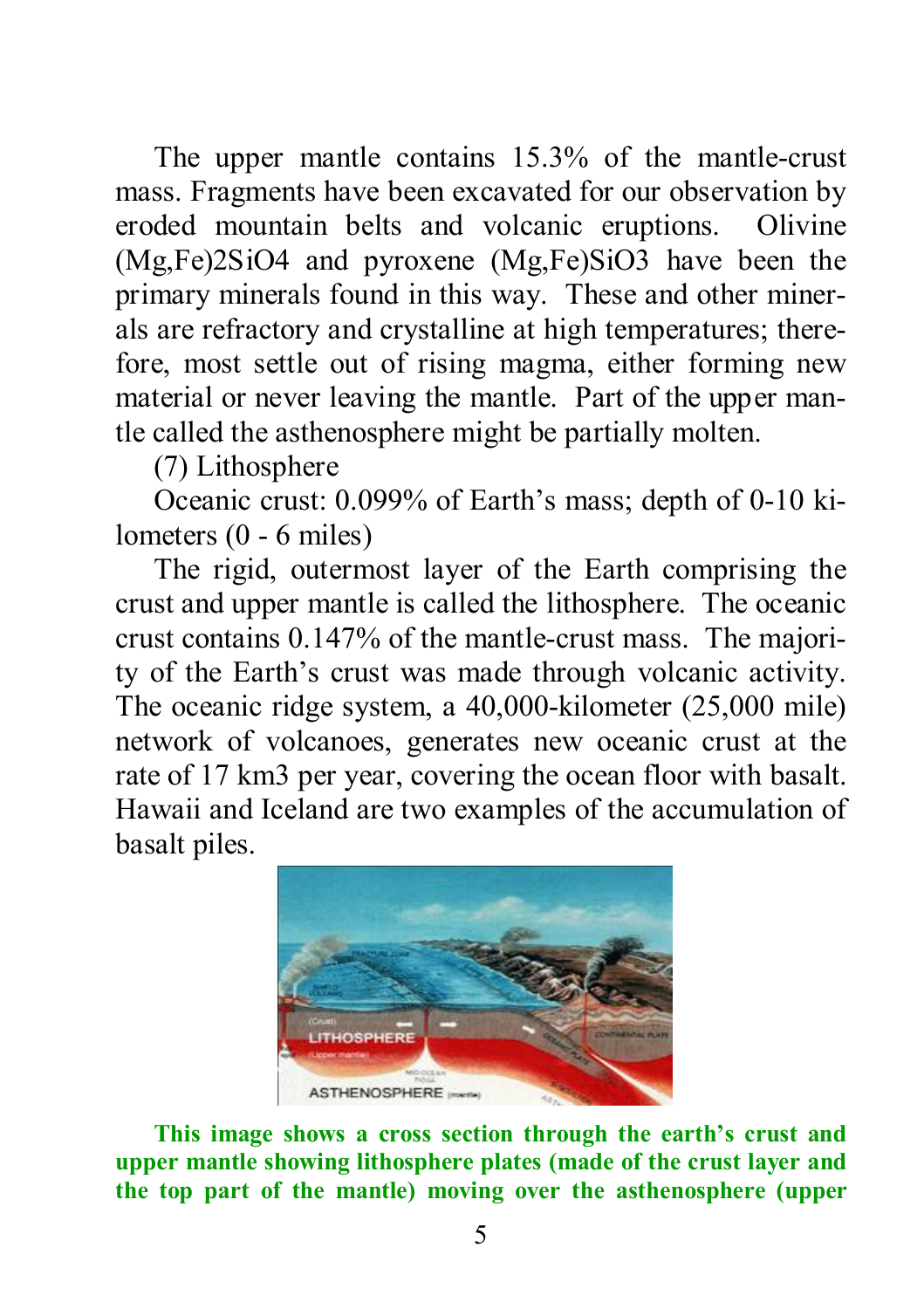**mantle). Windows to the Universe, at (http://www.windows.ucar.edu) at the University Corporation for Atmospheric Research (UCAR). ©1995-1999, 2000 The Regents of the University of Michigan; ©2000- 05 University Corporation for Atmospheric Research. Continental crust: 0.374% of Earth's mass; depth of 0-50 kilometers (0 - 31 miles)**

The continental crust contains 0.554% of the mantle-crust mass. This is the outer part of the Earth composed essentially of crystalline rocks. These are low-density buoyant minerals dominated mostly by quartz (SiO2) and feldspars (metal-poor silicates). The crust (both oceanic and continental) is the surface of the Earth; as such, it is the coldest part of our planet. Because cold rocks deform slowly, we refer to this rigid outer shell as the lithosphere (the rocky or strong layer).



## **This image shows the divisions of the Earth's interior into 7 layers. (Adapted from Beatty, 1990).**

### **Conclusion**

The layers of the earth coincide with the above mentioned hadith of the Prophet. The miracle is in two matters:

(1) The expression of the hadith, 'He will sink down the seven earths on the Day of Resurrection,' indicates the stratification of these "earths" around one center.